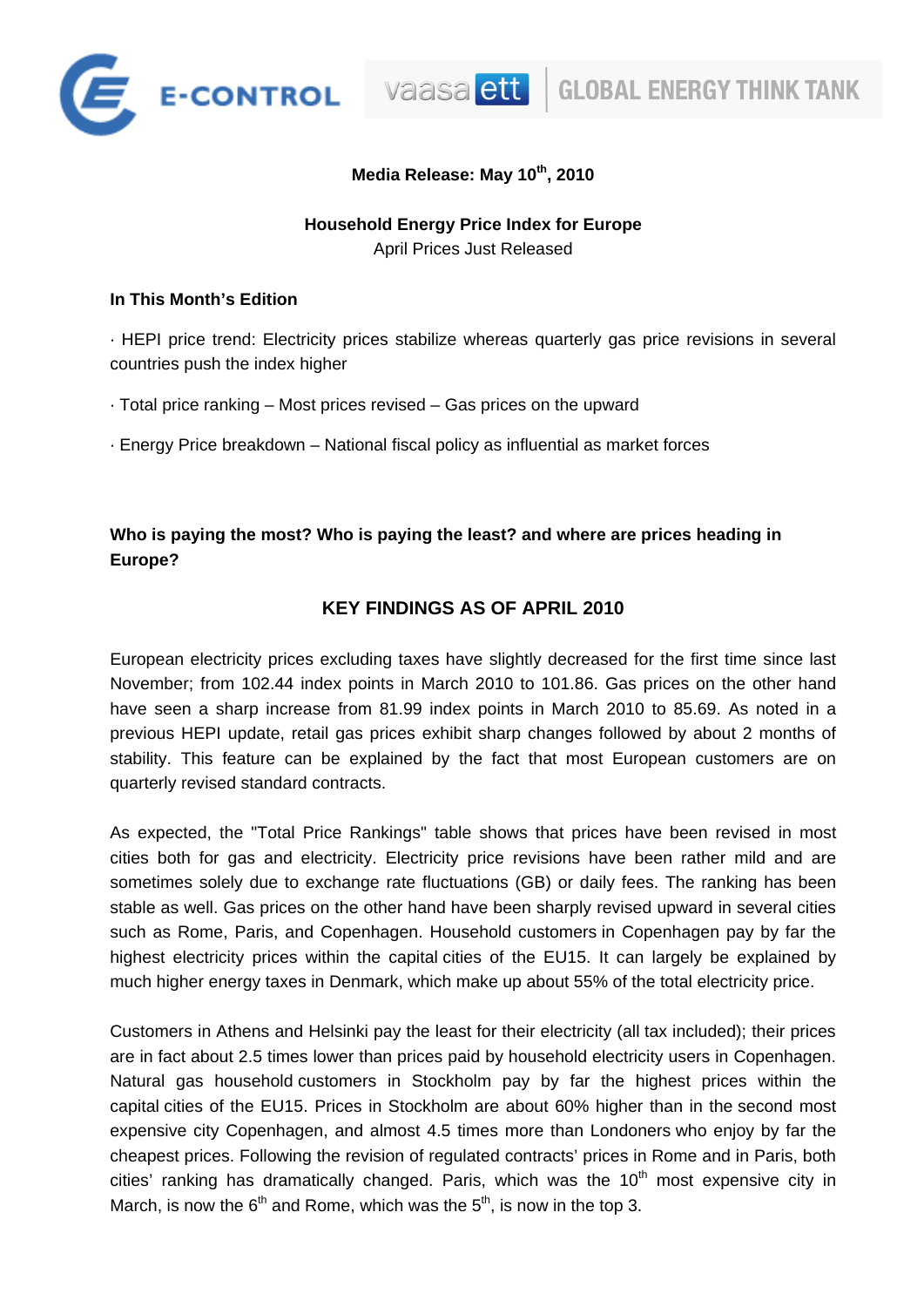

The price breakdown of local electricity standard incumbent tariffs shows major variations in the share of each component. Our survey shows that on average energy represents about 49% of the total electricity bill, distribution 28%, energy taxes 10% and VAT 13% whereas energy represents 51% of the total gas bill, distribution 27% energy taxes 9% and VAT 13%. Copenhagen is a very unusual case; the energy component of the electricity bill represents less than a fourth of a Danish household's electricity bill, by far the lowest of all cities, whereas the energy taxes represent an astonishing 34% (three and a half times the EU-15 average). Overall, the results show that market forces represent only half of the energy bills whereas national fiscal policies are responsible for the other half through distribution tariffs as well as energy taxes and VAT.



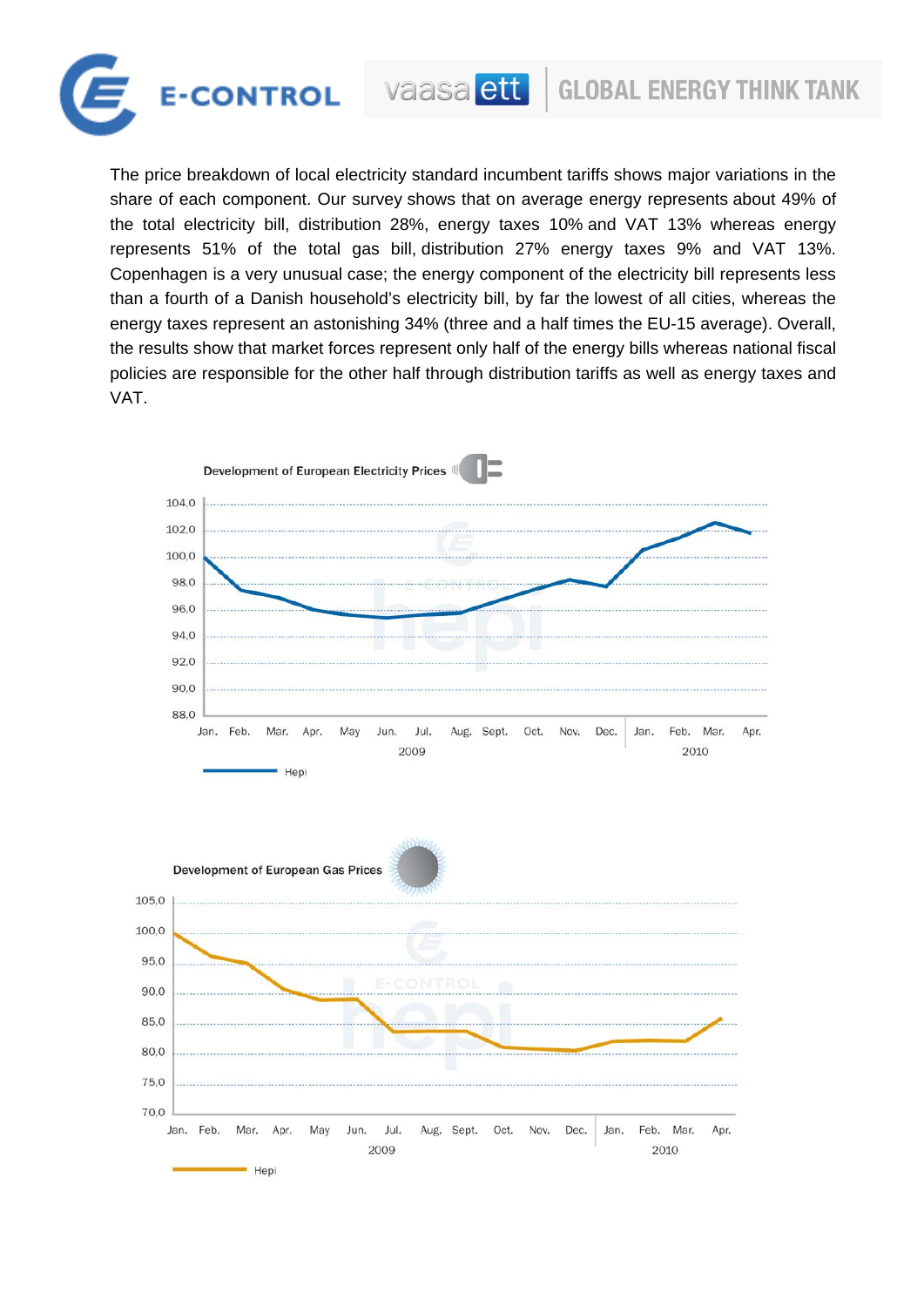

# E-CONTROL Vaasa ett

**Total Price Rankings (prices including energy, distribution and taxes)**

|                       | Electricity (all tax included) |                     |                | Gas (all tax included) |                     |                |
|-----------------------|--------------------------------|---------------------|----------------|------------------------|---------------------|----------------|
|                       |                                | Price in $\epsilon$ | Change /       |                        | Price in $\epsilon$ | Change /       |
| Ranking               | City                           | cent / kWh          | previous month | City                   | cent / kWh          | previous month |
| <b>Most Expensive</b> | Copenhagen                     | 28,62               |                | Stockholm              | 17,55               |                |
|                       | <b>Berlin</b>                  | 22,78               | =              | Copenhagen             | 11,19               |                |
| 3                     | <b>Brussels</b>                | 21,54               |                | Rome                   | 7,44                |                |
| 4                     | Vienna                         | 19,41               | ᆮ              | Vienna                 | 6,54                |                |
| 5                     | <b>Luxembourg City</b>         | 18,34               |                | <b>Berlin</b>          | 6,38                | ⊏              |
| 6                     | <b>Dublin</b>                  | 18,21               | JU             | Paris                  | 5,84                |                |
|                       | Amsterdam                      | 17,32               | ᆮ              | Amsterdam              | 5,83                |                |
| 8                     | Stockholm                      | 16,91               |                | <b>Brussels</b>        | 5,72                |                |
| 9                     | Lisbon                         | 16,77               |                | Luxembourg City        | 5,63                |                |
| 10 <sup>1</sup>       | Madrid                         | 16,60               | Ë              | Madrid                 | 5,57                |                |
| 11                    | Rome                           | 15,81               |                | Lisbon                 | 5,36                | ⊏              |
| 12 <sub>1</sub>       | London                         | 13,77               |                | <b>Athens</b>          | 5,01                |                |
| 13 <sup>1</sup>       | <b>Paris</b>                   | 13,19               | ⇨              | <b>Dublin</b>          | 4,93                |                |
| 14                    | <b>Helsinki</b>                | 11,81               | c              | London                 | 3,96                |                |
| Cheapest<br>15        | <b>Athens</b>                  | 11,54               |                |                        |                     |                |

Source: E-Control and VaasaETT (Prices as of April 1st 2010)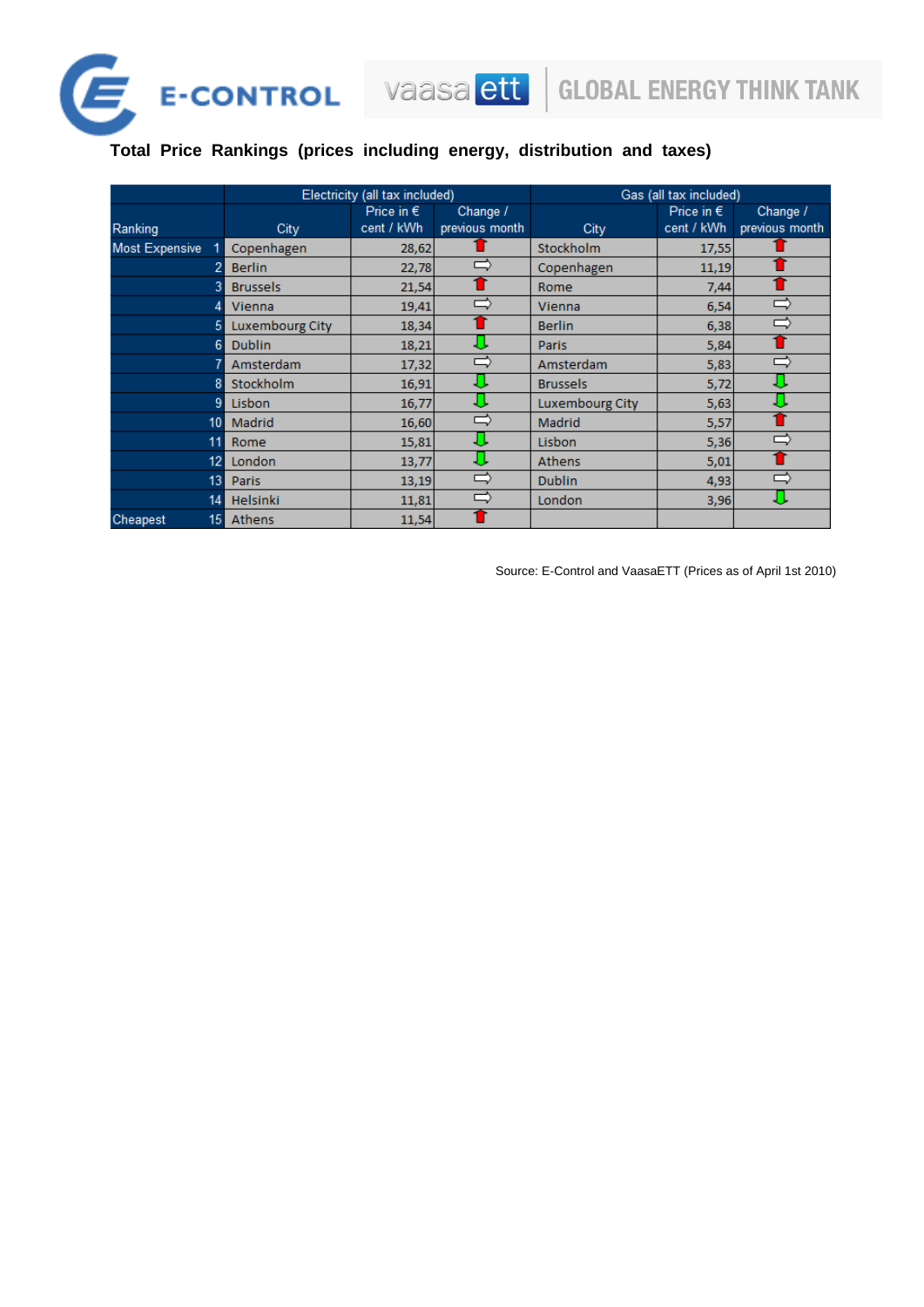

## **Energy Price Breakdowns for electricity and natural gas**



## **Electricity Price Breakdown**

Source: E-Control and VaasaETT (Prices as of April 1st 2010)



## **Gas Price Breakdown**

Source: E-Control and VaasaETT (Prices as of April 1st 2010)